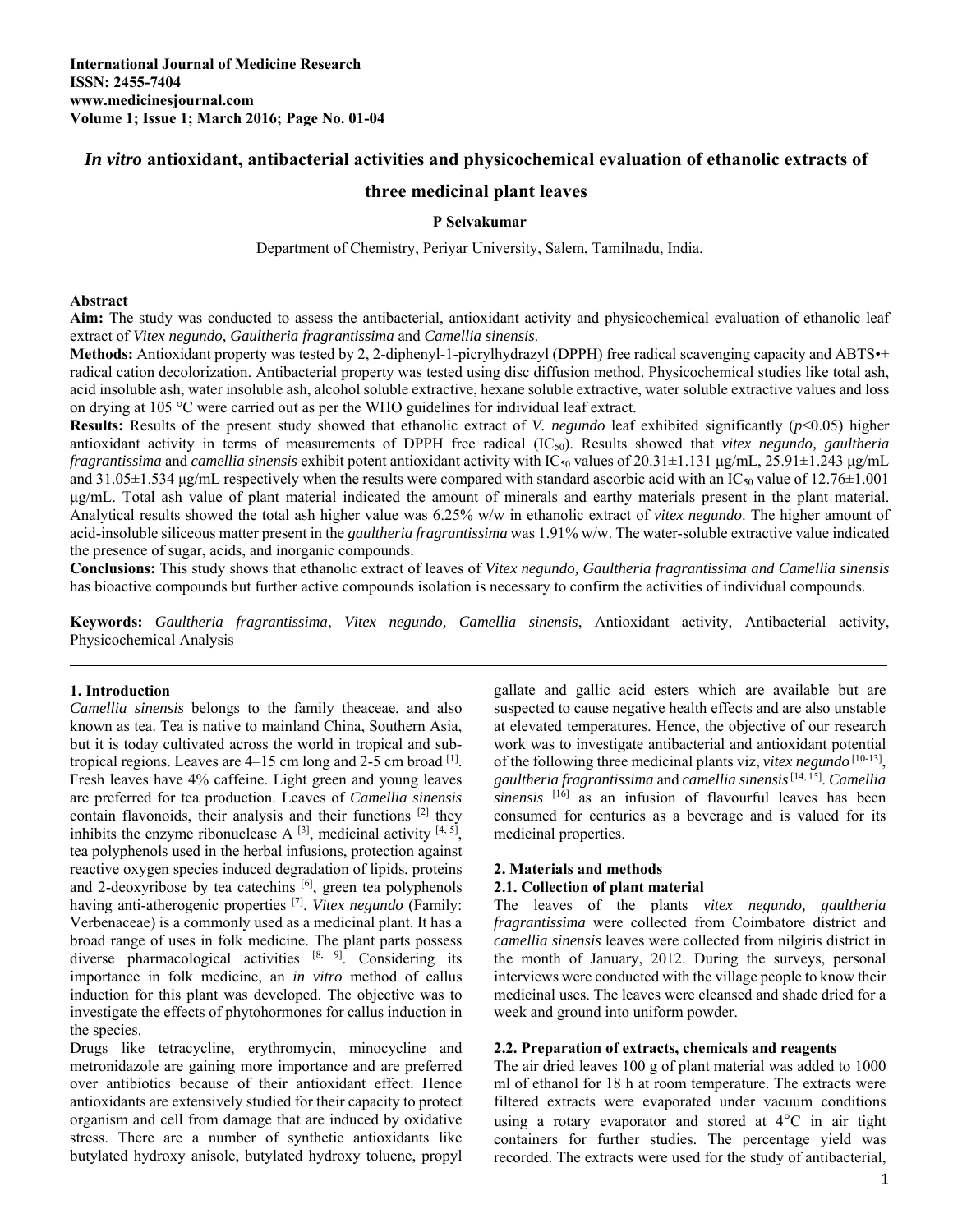antioxidant activity and Physico-chemical analysis. All chemicals used were of analytical grade and obtained from either Sigma-Aldrich or Merck.

## **2.3. Antibacterial screening of extracts 2.3.1. Microorganisms and media**

Aerobic bacteria: *Staphylococcus aureus* (MTCC 96), *Staphylococcus epidermidis* (MTCC 2639) and anaerobic bacteria: *Propionibacterium acnes* (MTCC 1951) were obtained from the Microbial Type Culture Collection Centre, Institute of Microbial Technology Chandigarh. Fresh cultures of the isolates of aerobic and anaerobic bacteria were suspended in nutrient broth and reinforced clostridium medium respectively. *S. aureus* and *S. epidermidis* cultures were incubated for 24 h at 37°C and 30°C, respectively. *P. acnes*  culture was incubated in an anaerobic chamber at 37°C consisting of  $10\%$  CO<sub>2</sub>,  $10\%$  H<sub>2</sub> and  $80\%$  N<sub>2</sub> for 48 h.

## **2.3.2. Disc Diffusion method**

Antibacterial activity of extracts was tested using agar disc diffusion method [17]. 100 μl of fresh culture suspension of test bacteria was evenly spread on nutrient agar and reinforced clostridial agar plates. The concentration of cultures was 5x10  $[5]$  CFU/ml. For screening, 6 mm diameter filter paper disc, impregnated with 20 μl of extract solution equivalent to 0.2 mg of extract, was placed on the surface of inoculated media agar plates. Incubation was done at 37°C or 30°C for 24 h and 48 h depending upon the type of bacteria under optimum conditions. Clear zones of inhibition were measured in mm and Clindamycin  $^{[18, 19]}$  (10  $\mu$ g/disc) was used as positive control. The results are summarized in Table 1.

# **2.3.3. Antioxidant capacity DPPH Assay**

The free radical scavenging activity  $[20]$  was estimated by 1, 1diphenyl-2-picryl-hydrazyl (DPPH) assay using Blois method with some modifications. The reaction mixture contained 100 μl of test extracts (100-500 μg/mL) and 1 mL of m solution of 0.1 mM DPPH radical. The mixture was then vigorously shaken and incubated at 37ºC for 30 min. The absorbance was measured at 517 nm using ascorbic acid (100-500 μg/mL) as positive control. Lower absorbance of the reaction mixture indicated higher free radical scavenging activity which was calculated using the following equation:

DPPH scavenging effect (%) = 100 x (A<sub>0</sub> - A<sub>1</sub>) / (A<sub>0</sub>)

Where  $A_0$  is the absorbance of the control reaction and  $A_1$  is the absorbance of reaction mixture containing DPPH and extract at 517 nm. The antioxidant activity of the extract was expressed as  $IC_{50}$  value which is defined as the concentration ( $\mu$ g/mL) of

extract that inhibits the formation of DPPH radicals by 50%. This was obtained from linear regression analysis. The results are summarized in Table 2.

# **2.3.4. ABTS•+ radical cation decolorization assay**

ABTS $\bullet$ + radical scavenging activity  $[21, 22]$  of the test samples was measured using Re *et al*. method with minor modifications. It measures the reduction of the ABTS radical cation by an antioxidant. ABTS radical cation (2,2'-azino-bis-3 ethylbenzothiazoline-6-sulfonic acid) was produced by reacting 7 mM ABTS solution with 2.45 mM potassium persulfate in 100 mM phosphate buffer solution (pH 7.4) and keeping the mixture in a dark place at room temperature for 12- 24 h before use. This solution was further diluted with 100 mM phosphate buffer solution (pH 7.4) to give an absorbance of 0.700±0.02 at 734 nm. For the study of radical scavenging activity, 900 μl of ABTS was added to 100 μl of various concentrations (100-500 μg/mL) of the extracts and ascorbic acid. The reaction mixture was then incubated for 20 min and the absorbance was measured at 734 nm using methanol as a blank. ABTS•+ radical scavenging activity was calculated using the same formula as mentioned in DPPH assay. The results are summarized in Table 3.

## **2.3.5. Physicochemical studies**

Physicochemical studies like water soluble extractive value, total ash, acid insoluble ash, water insoluble ash, alcohol soluble extractive, hexane soluble extractive and loss on drying at 105 °C were carried out as per the WHO guidelines for individual leaf extract. Physico-chemical properties of ethanolic extracts of *Vitex negundo, Gaultheria fragrantissima, Camellia sinensis* (Leaf) were determined by following WHO standards and the values are recorded in the Table 4.

# **3. Results**

# **3.1. Antibacterial Screening**

## **3.1.1. Disc Diffusion method**

*In vitro* antibacterial screening using Clindamycin phosphate as a positive control clearly indicated that ethanolic extract of vitex negundo; gaultheria fragrantissima and camellia sinensis show promising antimicrobial activity against all the three organisms. It was observed that ethanolic extracts of *vitex negundo* and *camellia sinensis* [23] show significant antimicrobial activity against test organisms. *Gaultheria fragrantissima* did not exhibit antimicrobial activity against *Staphylococcus epidermidis* but showed activity against *Staphylococcus aureus and Propionibacterium acnes.* Highest zone of inhibition,  $18.1 \pm 0.13$  mm, was observed in ethanolic extract of *camellia sinensis* against *Staphylococcus epidermidis*   $[24]$ <sub>.</sub>

**Table 1:** Antimicrobial screening of plants against *S. aureus* (MTCC 96), *S. epidermidis* MTCC 2639) and *P. acnes* (MTCC1951) using disc diffusion method

|                                        | Zone of inhibition of extracts in mm |                            |                                |  |
|----------------------------------------|--------------------------------------|----------------------------|--------------------------------|--|
| Entry                                  | Anaerobic bacteria                   |                            |                                |  |
| Name of plants ethanolic leaf extracts | Staphylococcus aureus                | Staphylococcus epidermidis | <b>Propionibacterium acnes</b> |  |
| Vitex negundo                          | $7\pm0.15$                           | $12.1 \pm 0.11$            | $8.2 \pm 0.12$                 |  |
| Gaultheria fragrantissima              | $8.13 \pm 0.15$                      | NA                         | $14.2 \pm 0.10$                |  |
| Camellia sinensis                      | $13.5 \pm 0.15$                      | $18.1 \pm 0.13$            | $7.1 \pm 0.13$                 |  |
| Clindamycin phosphate                  | $15.22 \pm 0.10$                     | $19.12 \pm 0.21$           | $18.21 \pm 0.12$               |  |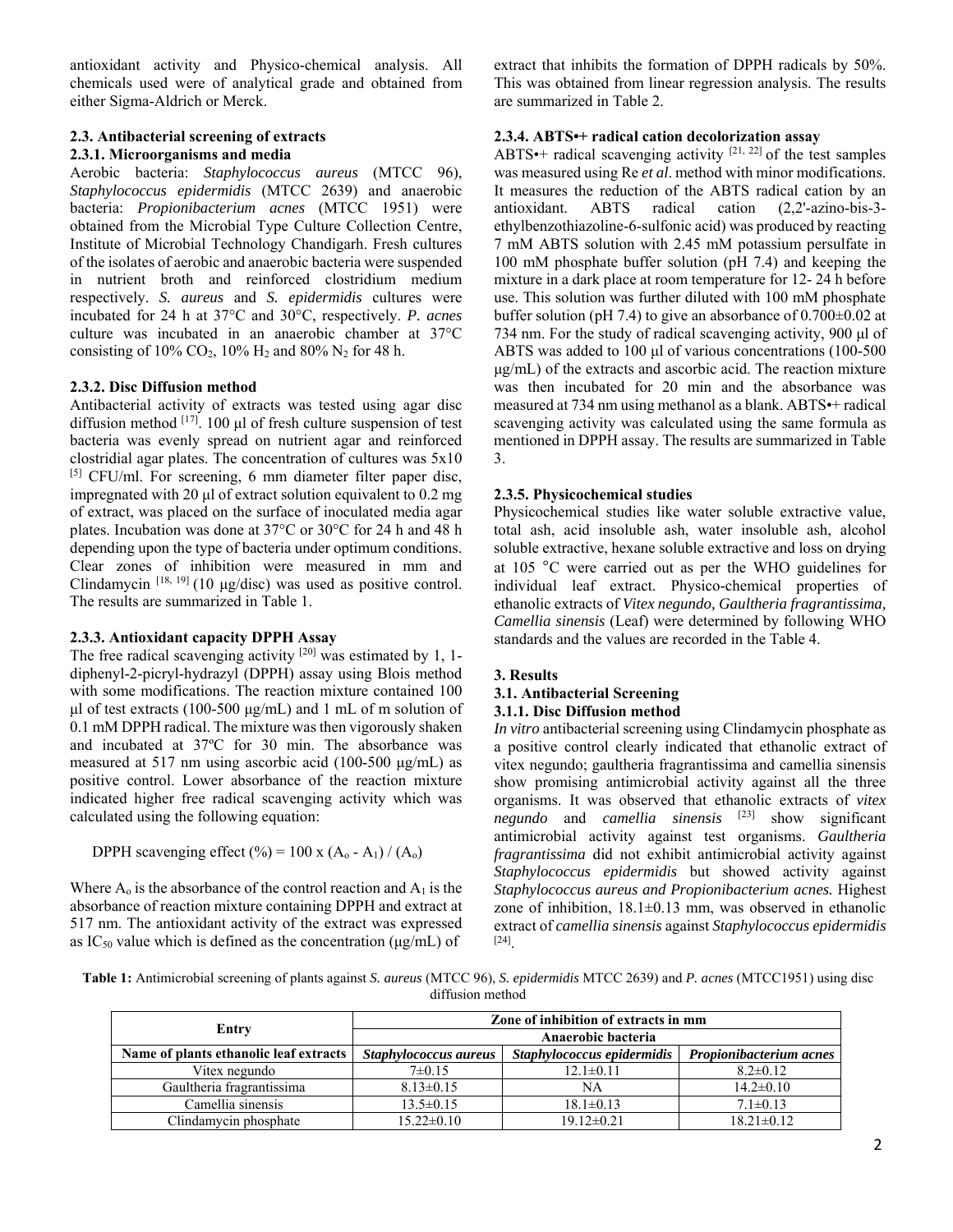### **3.1.2. Effect on DPPH radical**

The *in vitro* antioxidant activity of test extracts was estimated using DPPH assay. All extracts exhibited potent antioxidant activity when DPPH radical was used as a substrate to evaluate the free radical scavenging activity. The antioxidants react with DPPH forming a purple colour stable free radical which accepts an electron or hydrogen radical to become a stable diamagnetic molecule. The amount of DPPH reduced was estimated by measuring the decrease in absorbance at 517 nm. Lower  $IC_{50}$ value indicated a greater antioxidant activity. Our experimental data indicated that though all the test extracts demonstrated Hdonor activity, the highest DPPH radical scavenging activity was observed in *Camellia sinensis* (IC<sub>50</sub>=43.04±1.652 μg/mL) followed by *gaultheria fragrantissima*  $(IC_{50} = 42.07 \pm 2.050)$ μg/mL) and *vitex negundo* (IC<sub>50</sub>=101.01±1.109 μg/mL).

**Table 2:** DPPH Scavenging effect of extracts of active medicinal plants and ascorbic acid

| Name of the plants        | $IC_{50}$ Concentration ( $\mu$ g/mL) |  |
|---------------------------|---------------------------------------|--|
| Vitex negundo             | $97.01 \pm 1.109$                     |  |
| Gaultheria fragrantissima | $42.07 \pm 2.050$                     |  |
| Camellia sinensis         | $43.04 \pm 1.652$                     |  |
| Standard ascorbic acid    | $114.04 \pm 1.025$                    |  |

## **3.1.3. ABTS radical scavenging activity**

ABTS assay is an excellent tool to determine the antioxidant activity of hydrogen donating and chain breaking antioxidants. ABTS•+ is a blue chromophore produced by the reaction between ABTS and potassium persulfate. Addition of the plant extracts to this pre-formed radical cation reduced it to ABTS in a concentration-dependent manner. Reduction of free radicals by the test extracts using ABTS was measured at 734 nm. Results showed that Vitex negundo, Gaultheria fragrantissima and Camellia sinensis exhibit potent antioxidant activity with IC<sub>50</sub> values of 20.31±1.131 μg/mL, 25.91±1.243 μg/mL and 31.05±1.534 μg/mL respectively when the results were compared with standard ascorbic acid with an IC<sub>50</sub> value of 12.76±1.001 μg/mL.

| <b>Table 3:</b> ABTS Scavenging effect of ethanolic extracts of active |
|------------------------------------------------------------------------|
| medicinal plants and ascorbic acid                                     |

| Name of the plants        | Concentration $(\mu g/mL)$ |  |  |
|---------------------------|----------------------------|--|--|
| Vitex negundo             | $20.31 \pm 1.131$          |  |  |
| Gaultheria fragrantissima | $25.91 \pm 1.243$          |  |  |
| Camellia sinensis         | $31.05 \pm 1.534$          |  |  |
| Standard ascorbic acid    | $12.76 \pm 1.001$          |  |  |

## **3.2. Physico-chemical parameters**

Results of quantitative analysis for total ash, acid insoluble ash, water soluble ash, alcohol soluble extractive, water soluble extractive, hexane soluble extractive, loss on drying at 105ºC values are tabulated in Table 4. Ash value is useful in determining authenticity and purity of drug and also these values are important quantitative standards. Percent weight loss on drying or moisture content was found for all three extracts. The less value of moisture content could prevent bacterial, fungal or yeast growth.

Total Ash value of plant material indicated the amount of minerals, and earthy materials present in the plant material. Analytical results showed the total ash higher value was 6.25% w/w in ethanolic extract of *Vitex negundo*. The higher amount of acid-insoluble siliceous matter present in the *Gaultheria fragrantissima* was 1.91% w/w. The water-soluble extractive value indicated the presence of sugar, acids, and inorganic compounds. All the three ethanolic extract have higher value of water soluble extractive values. The alcohol soluble extractive values indicated the presence of polar constituents.

| <b>Test Parameters</b>                | <b>Vitex Negundo</b> | Gaultheria fragrantissima | Camellia sinensis |
|---------------------------------------|----------------------|---------------------------|-------------------|
| Odour                                 | Pleasant             | Pleasant                  | Pleasant          |
| Foreign Matter                        | 0.95                 | 0.72                      | 0.82              |
| Ash Value ( $w/w \%$                  | 6.25                 | 3.31                      | 4.59              |
| Acid insoluble ash $(w/w \%)$         | 0.71                 | 1.91                      | 0.19              |
| Water insoluble ash (w/w $\%$ )       | 0.21                 | 0.11                      | 0.15              |
| Alcohol soluble extractive $(w/w \%)$ | 10.11                | 8.22                      | 12.97             |
| Water soluble extractive $(w/w \%)$   | 35.71                | 24.81                     | 35.82             |
| Loss on drying $(w/w \%)$             | 6.11                 | 8.55                      | 3.79              |
| Hexane soluble extractive $(w/w \%)$  | 13.55                | 20.11                     | 18.17             |

**Table 4:** Physico-Chemical parameters of ethanolic extracts of *Vitex negundo, Gaultheria fragrantissima and Camellia sinensis* 

### **4. Discussion**

The results clearly indicate that ethanolic extracts of *gaultheria fragrantissima, vitex negundo and camellia sinensis* possess broad spectrum of antibacterial activity. The above three ethanolic leaf extract of *vitex negundo, gaultheria fragrantissima and camellia sinensis* showed very good antioxidant properties. Presence of higher concentration of phenolic compounds in these test extracts makes them a strong free radical scavenger, which further indicates that these plants can be a good source of natural antioxidants to prevent free radical mediated oxidative stress in acne. Therefore, further investigation is needed to explore the parameters essential for

formulation so that antibacterial and antioxidant potential of these medicinal plants can be utilized to provide safe and effective topical herbal formulation for the treatment of acne. Physico-chemical analysis, water soluble extractive value indicated the presence of sugar, acids, and inorganic compounds. All the three ethanolic extracts show higher water soluble extractive values. This study shows that ethanolic extract of leaves of *Vitex negundo, Gaultheria fragrantissima and Camellia sinensis* has bioactive compounds but further active compounds isolation is necessary to confirm the activities of individual compounds.